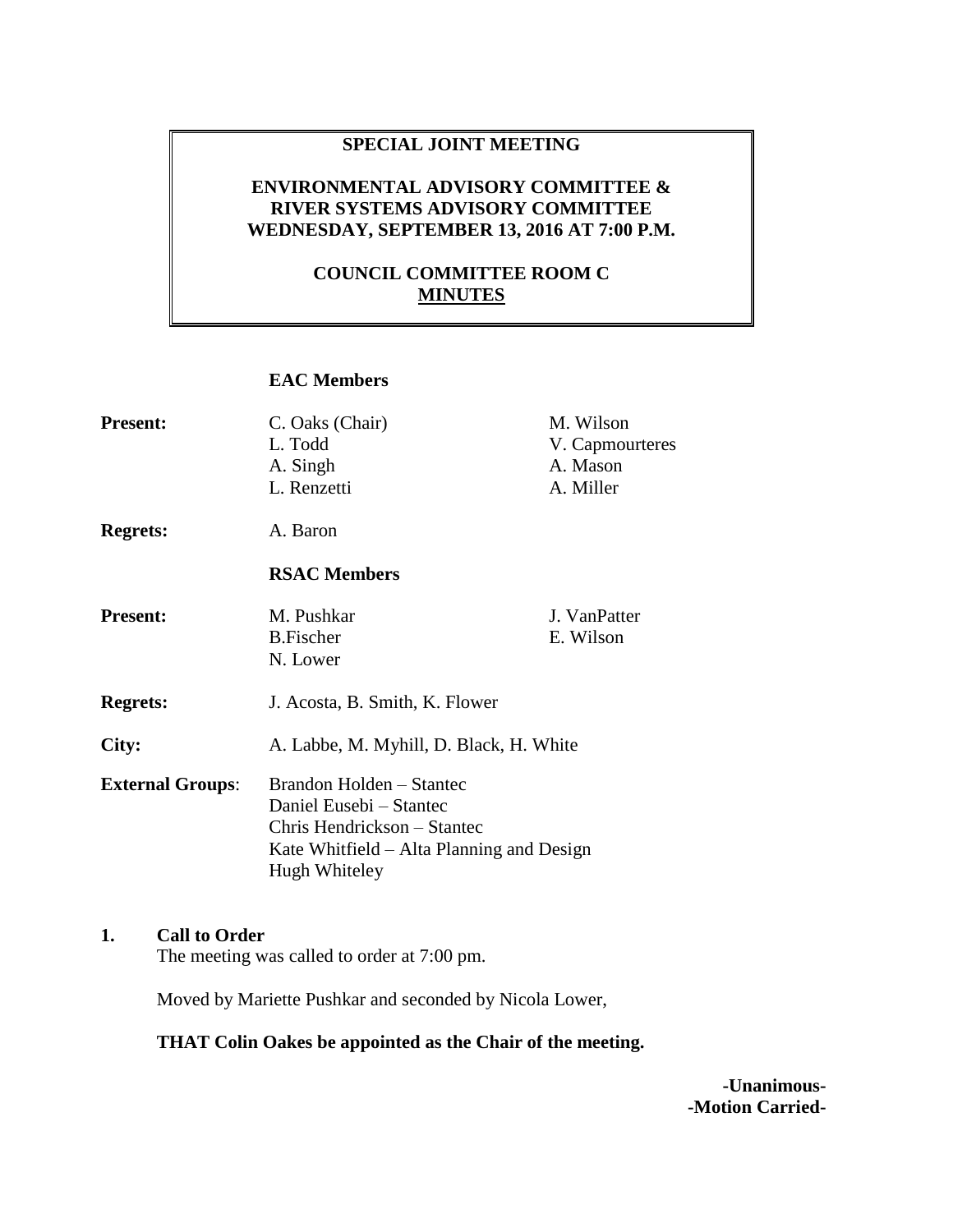**2. Call and Certification of Quorum**

Attendance was noted and a quorum was declared.

**3. Declarations of Pecuniary Interest or Conflict of Interest** None

# **4. 71 Wyndham Street South**

Adele Labbe, Environmental Planner with the City of Guelph, reviewed the staff report and was available to answer questions from the Environmental Advisory Committee and the River Systems Advisory Committee.

Stantec consultants spoke on behalf of the application and discussed with EAC and RSAC.

- Discussed potential impacts and indirect impacts to the area
- Restoration potential for the property highlighted
- Discussed backwater conditions
- Overwintering habitat concerns
- Groundwater quality concerns
- Water balance considerations
- Greywater system should be considered
- Consider SAR and summer botanicals
- Importance of adjacent lands not addressed
- Concern regarding the outfall at point bar
- No reference to contaminants of concern in hydrogeology report

### **Delegation: Hugh Whiteley**

- Does not believe this EIS meets intent of an EIS
- Official Plan requires 30 m buffer as minimum width to protect Speed River
- This should be a no salt site
- River land ownership concerns
- Hesitant to accept resolution in terms of completeness
- P1 Zoning discussion

The Environmental Advisory Committee went into Committee to discuss.

### **Moved by V. Capmourteres and seconded by L. Renzetti,**

### **THAT EAC conditionally support the Scoped EIS with the following:**

**THAT the EIS and supporting documents be revised to the satisfaction of City staff and include:**

**1) The correct policy references to the City's current September 2014 Official Plan Consolidation throughout the entire EIS.**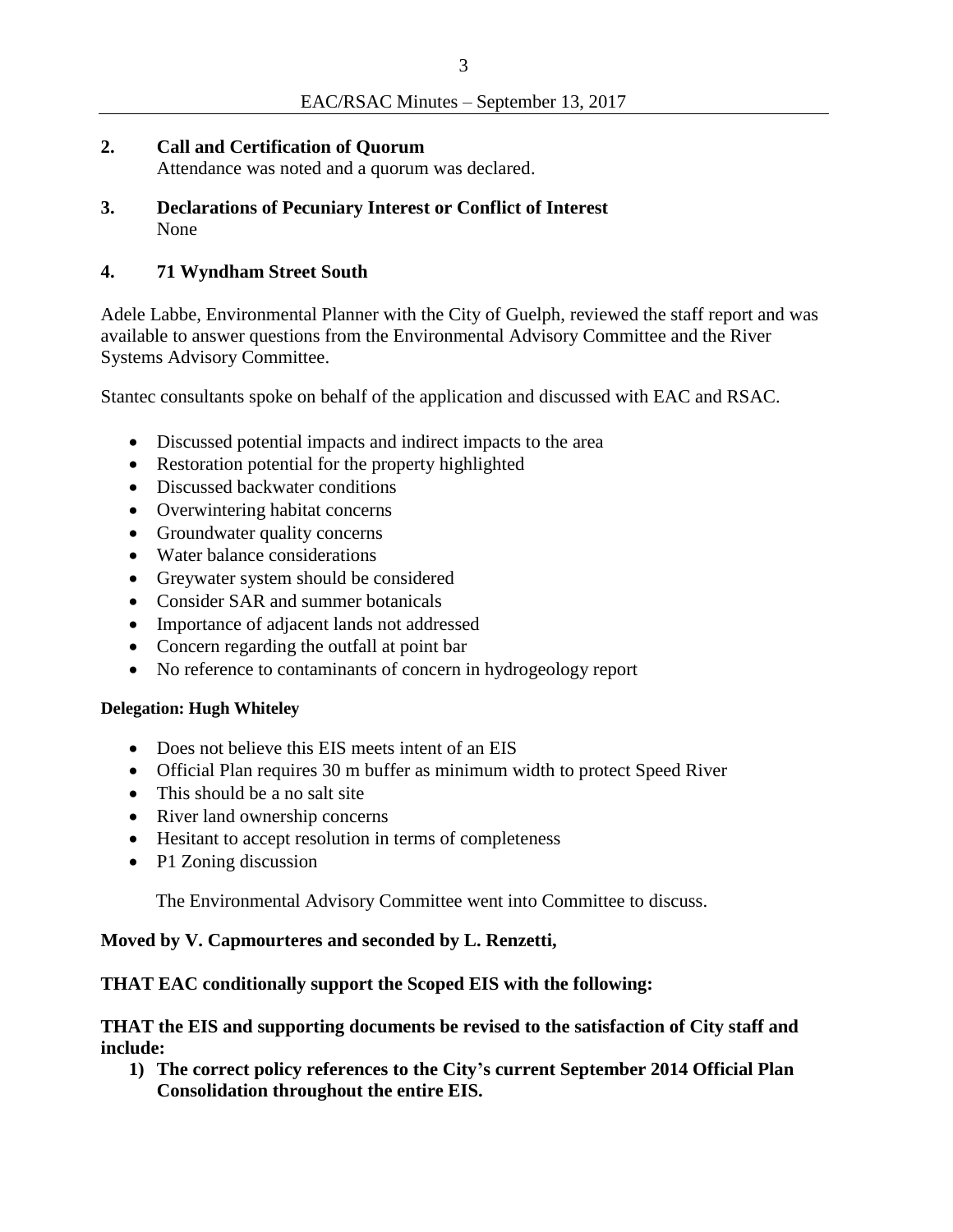#### EAC/RSAC Minutes – September 13, 2017

- **2) Hydrology information (flood elevations and velocities) and analysis is provided to support the proposed development design of the site particularly as it relates the trail and restoration design within the floodway;**
- **3) A focus on opportunities for enhancement and restoration of the Natural Heritage System particularly in relation to geomorphology, riparian vegetation, fish and wildlife habitat (including pollinator habitat), trail location and water management, including, at minimum, principles and goals to direct the detailed restoration design of the floodway. Include consideration of the subject property and adjacent Cityowned lands within the Floodway.**
- **4) Investigation of the possibility of coupling the storm outlet with an existing location as it relates to potential long-term impacts to surface water and fish habitat.**
- **5) Clarity around the proposed development setback and where it is located, as well as updated Natural Heritage System mapping and required digital files.**
- **6) Additional information to support how the identified features do not meet the criteria for designation under Cultural or Significant Woodland and Provincially Significant, Locally Significant or Other wetlands.**
- **7) A revised species list which includes analysis of locally significant species and an added section in the EIS which speaks to Habitat of Significant Species.**
- **8) Additional impact analysis that includes specific consideration for the proposed changes to hydrology (including runoff), cumulative impacts including future development in and around the river downtown and consideration for changes to future temperature and precipitation trends, impacts to microclimate on the river side of the development and potential human-wildlife conflicts, as well as measures to mitigate any potential impacts.**
- **9) Additional analysis related to the proposed buffer width being adequate and supported by science and the policy framework.**
- **10) Mitigation measures to influence behavior such as education and outreach materials.**
- **11) Consideration be given to including LID techniques, particularly a green roof, to mitigate potential cumulative impacts and to preserve opportunity for the City to restore the river to provide habitat for cool and some coldwater species.**

#### **AMENDMENT**

**Moved by V. Capmourteres and seconded by L. Renzetti,**

- **12) Consider a no salt policy for this site and the surrounding public site as part of the updated EIS.**
- **13) Consider a chemical and pesticide management policy including restrictions on automotive maintenance on site.**
- **14) Discrepancies between the EIS, FSR, and Hydrogeology report be revised in the updated EIS.**

**Motion Carried -Unanimous-**

The River Systems Advisory Committee went into Committee to discuss.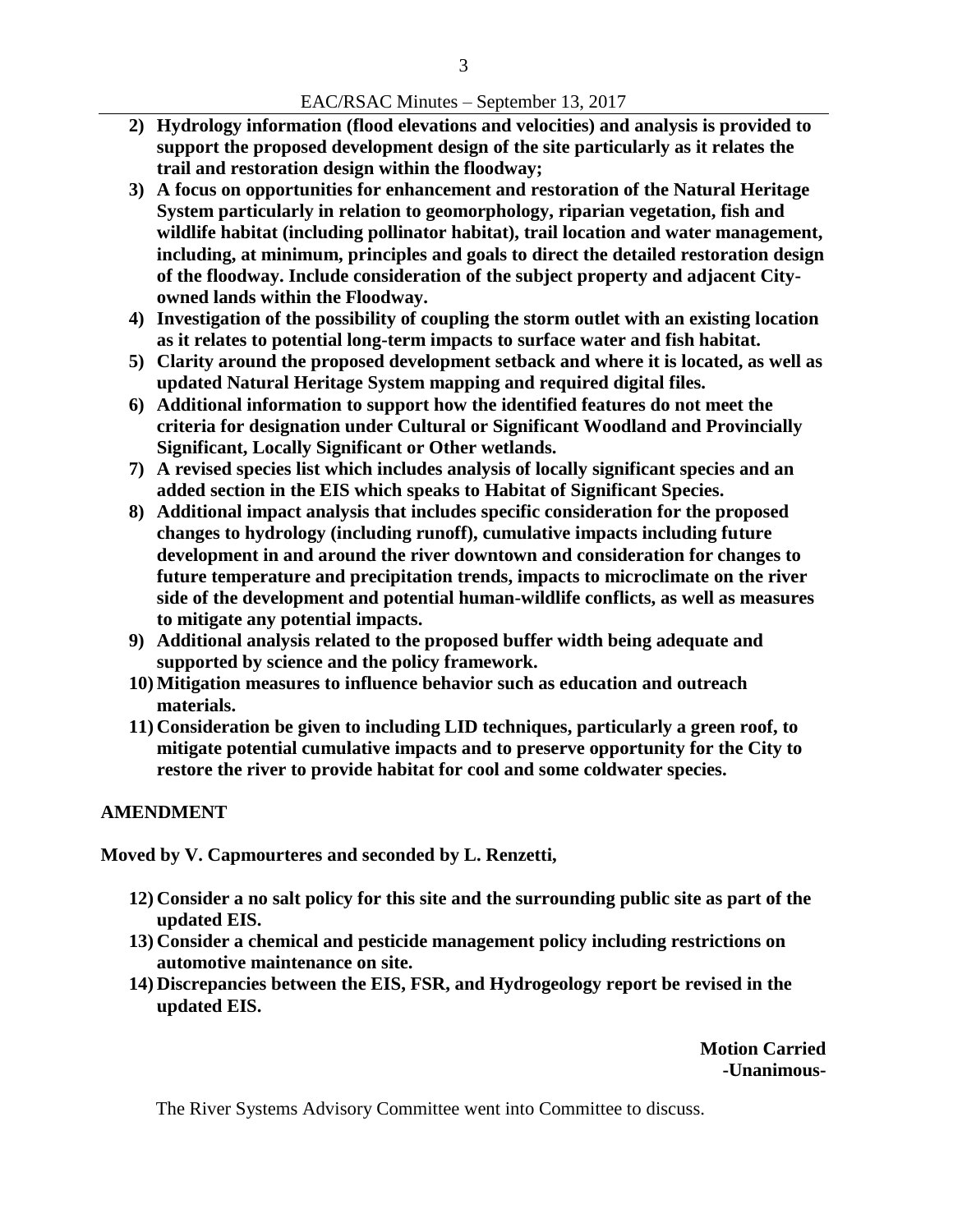**Moved by N. Lower and seconded by J. VanPatter,**

**THAT RSAC conditionally support the Scoped EIS with the following:** 

**THAT the EIS and supporting documents be revised to the satisfaction of City staff and include:**

- **1) The correct policy references to the City's current September 2014 Official Plan Consolidation throughout the entire EIS.**
- **2) Hydrology information (flood elevations and velocities) and analysis is provided to support the proposed development design of the site particularly as it relates the trail and restoration design within the floodway;**
- **3) A focus on opportunities for enhancement and restoration of the Natural Heritage System particularly in relation to geomorphology, riparian vegetation, fish and wildlife habitat (including pollinator habitat), trail location and water management, including, at minimum, principles and goals to direct the detailed restoration design of the floodway. Include consideration of the subject property and adjacent Cityowned lands within the Floodway.**
- **4) Investigation of the possibility of coupling the storm outlet with an existing location as it relates to potential long-term impacts to surface water and fish habitat.**
- **5) Clarity around the proposed development setback and where it is located, as well as updated Natural Heritage System mapping and required digital files.**
- **6) Additional information to support how the identified features do not meet the criteria for designation under Cultural or Significant Woodland and Provincially Significant, Locally Significant or Other wetlands.**
- **7) A revised species list which includes analysis of locally significant species and an added section in the EIS which speaks to Habitat of Significant Species.**
- **8) Additional impact analysis that includes specific consideration for the proposed changes to hydrology (including runoff), cumulative impacts including future development in and around the river downtown and consideration for changes to future temperature and precipitation trends, impacts to microclimate on the river side of the development and potential human-wildlife conflicts, as well as measures to mitigate any potential impacts.**
- **9) Additional analysis related to the proposed buffer width being adequate and supported by science and the policy framework.**
- **10) Mitigation measures to influence behavior such as education and outreach materials.**
- **11) Consideration be given to including LID techniques, particularly a green roof, to mitigate potential cumulative impacts and to preserve opportunity for the City to restore the river to provide habitat for cool and some coldwater species.**

### **AMENDMENT**

**Moved by N. Lower and seconded by J. VanPatter,**

**12) Clarify any proposed dewatering for the site and outline short and long-term impacts to Speed River levels, water quality and availability of fish habitat.**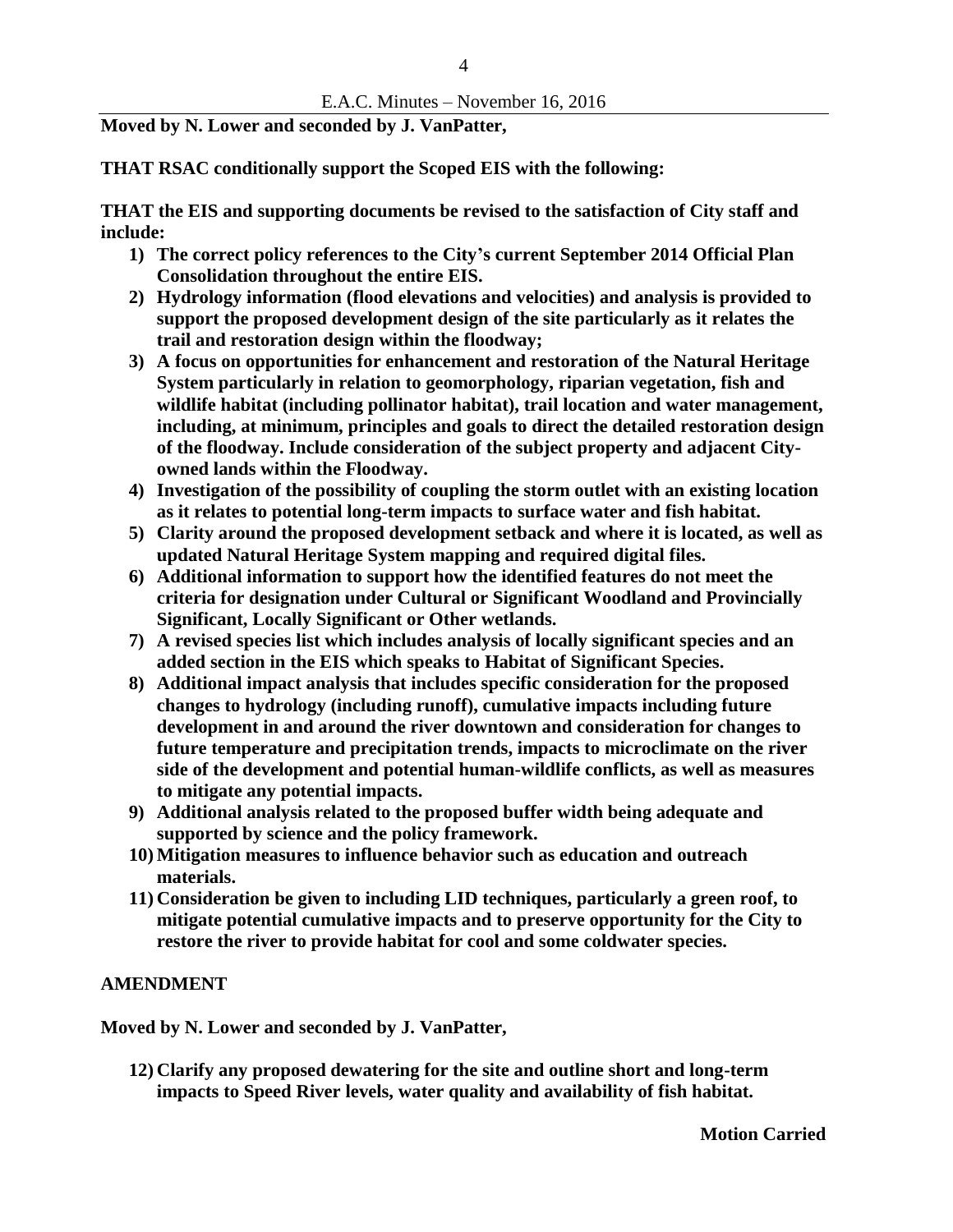#### **-Unanimous-**

# **5. Guelph Trail Master Plan Update**

Helen White, Park Planner with the City of Guelph, and Kate Whitfield provided a presentation.

- Review of general objectives
- Review of proposed study area map
- Review of project team and credentials
- Need for document update
- EAC and RSAC provided discussed and provided feedback

# **Delegation: Hugh Whiteley**

- The current update of a Trails Master Plan should be based on an updated Open Space Master Plan
- Community would like trails in awe of nature use this as guiding principle for this plan
- Journey is the purpose of the trail, not the destination
- Community health should be highlighted
- Most treasured potential trail is the Eramosa River South Bank Trail this should be public land

The Environmental Advisory Committee went into Committee to discuss.

# **Moved by L. Renzetti and seconded by L.Todd,**

# **THAT the goal includes consideration for protection of the integrity of natural features and function.**

**THAT the guiding principles in the GTMP update include:**

- **The importance of integrating the trail system with the NHS in a manner that will not impact the City's biodiversity but rather one that will foster a harmonious relationship between the community and these treasured natural spaces.**
- **An emphasis on protecting, maintaining, enhancing and restoring the natural heritage system, the urban forest and water resources.**

**And THAT the deliverables (engagement session, technical memos and the updated plan) for the GTMP update include:**

- **Consideration of how trails could be considered in various different levels of planning such as: secondary plans, subwatershed studies, environmental impact studies, environmental implementation reports and site plans.**
- **Consideration of how citizen engagement, including the engagement of councilappointed committees, should be integrated into trail planning.**
- **Consideration of trail hierarchy alternatives that are reflective of the natural heritage system policy framework.**
- **Consideration of a trail hierarchy that provides a 'core trail network' accessible to all ages and abilities, recognizing that there are locations where large, flat trails are**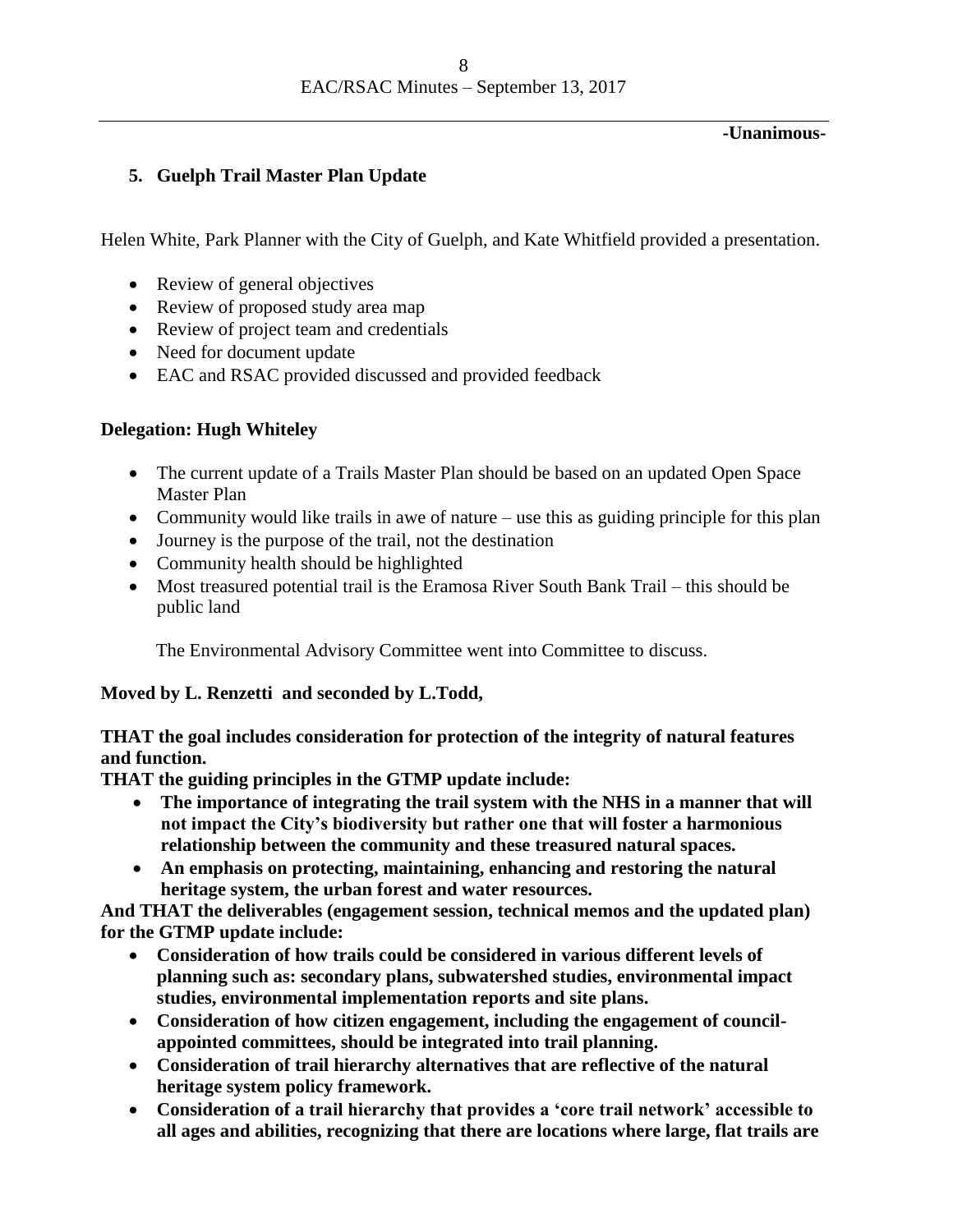**challenging to implement due to existing environmental form, function and sensitivity which may need to be preserved. In this regard, the trail hierarchy should consider criteria for where 'lower order trail and footpath solutions' are preferred.** 

- **Consideration for limiting the number of river crossings to those which are essential to ensure a connected community.**
- **Consideration for wayfinding associated with the water-based trail system in addition to the land-based system.**
- **Consideration of land securement opportunities that support protection of the natural heritage system consistent with the City's Official Plan.**
- **Consideration for how the GTMP may contribute to the removal and management of invasive species, particularly as it relates to the implementation, operation and maintenance of trails.**
- **Consideration of strategies to support the mitigation of environmental impact such as: debris and litter, pet waste, habitat degradation, the spread of invasive species, trail maintenance activities (lighting, salting, mowing), etc. which can occur when trails exist in close proximity to the NHS.**
- **Consideration of the integration of a framework to support environmental stewardship initiatives related to trail maintenance.**
- **Consideration of how the trail system may contribute to environmental education and outreach, particularly as it relates to on-site signage and web-based information related to natural heritage and water resource systems, and how they may align with the EnviroGuide which is currently being updated to be web-based.**

**Motion Carried -Unanimous-**

The River Systems Advisory Committee went into Committee to discuss.

**Moved by B. Fischer and seconded by N. Lower,**

**That the goal of the Guelph Trail Master Plan include a focus on appreciation of the natural heritage system.**

**THAT the guiding principles in the GTMP update include:**

- **The importance of integrating the trail system with the NHS in a manner that will not impact the City's biodiversity but rather one that will foster a harmonious relationship between the community and these treasured natural spaces.**
- **An emphasis on protecting, maintaining, enhancing and restoring the natural heritage system, the urban forest and water resources.**

**And THAT the deliverables (engagement session, technical memos and the updated plan) for the GTMP update include:**

- **Consideration of how trails could be considered in various different levels of planning such as: secondary plans, subwatershed studies, environmental impact studies, environmental implementation reports and site plans.**
- **Consideration of how citizen engagement, including the engagement of councilappointed committees, should be integrated into trail planning.**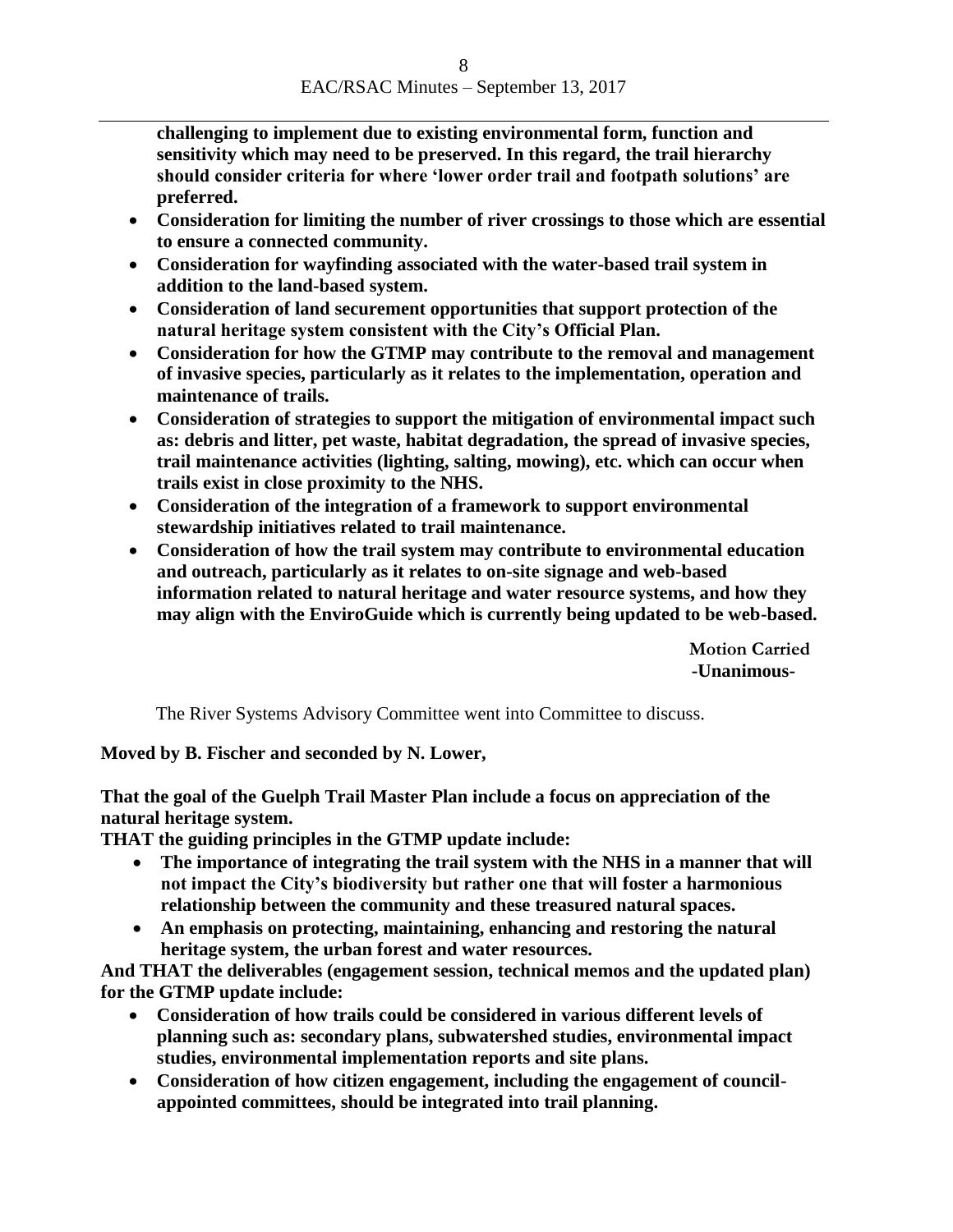- **Consideration of trail hierarchy alternatives that are reflective of the natural heritage system policy framework.**
- **Consideration of a trail hierarchy that provides a 'core trail network' accessible to all ages and abilities, recognizing that there are locations where large, flat trails are challenging to implement due to existing environmental form, function and sensitivity which may need to be preserved. In this regard, the trail hierarchy should consider criteria for where 'lower order trail and footpath solutions' are preferred.**
- **Consideration for limiting the number of river crossings to those which are essential to ensure a connected community.**
- **Consideration for wayfinding associated with the water-based trail system in addition to the land-based system.**
- **Consideration of land securement opportunities that support protection of the natural heritage system consistent with the City's Official Plan.**
- **Consideration for how the GTMP may contribute to the removal and management of invasive species, particularly as it relates to the implementation, operation and maintenance of trails.**
- **Consideration of strategies to support the mitigation of environmental impact such as: debris and litter, pet waste, habitat degradation, the spread of invasive species, etc. which can occur when trails exist in close proximity to the NHS.**
- **Consideration of the integration of a framework to support environmental stewardship initiatives related to trail maintenance.**
- **Consider access points to the river system such as canoe access points to enhance recreational enjoyment of the river system.**
- **That data be collected on the total meter squared of all proposed trails within a 30 m buffer to the river system, permeable and impermeable, so the area of riparian land used can be known and evaluated.**
- **Identify constraints and opportunities for trails if the distance between the channel bank and other hard surfaces is < 15 meters.**
- **Consideration of how the trail system may contribute to environmental education and outreach, particularly as it relates to on-site signage and web-based information related to natural heritage and water resource systems, and how they may align with the EnviroGuide which is currently being updated to be web-based.**

**Motion Carried -Unanimous-**

**6. Adjourn** 

**Moved by M. Wilson and seconded by L. Renzetti.**

The meeting was adjourned at 10:07.

**Motion Carried -Unanimous-**